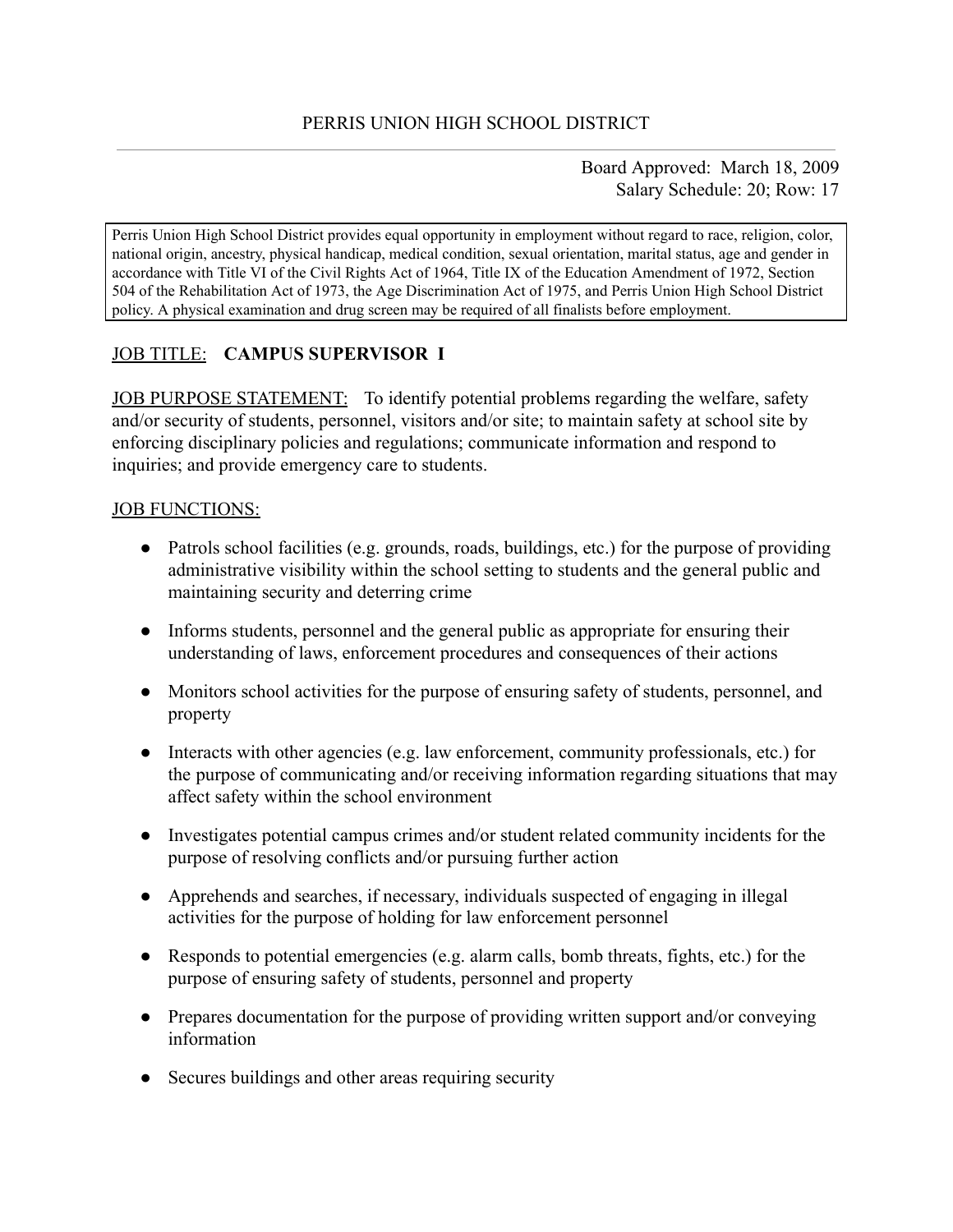### JOB TITLE: **CAMPUS SUPERVISOR I** Page 2 JOB FUNCTIONS – continued

- Monitors students in classroom if needed
- Administers first aid and CPR for the purpose of providing emergency care
- Participates in regular school site safety inspections
- Knows adolescent behavior and variations
- Develops effective relationships
- Intervenes in emergency or potentially critical situations
- Diffuses potentially volatile situations
- Communicates effectively with persons of varied educational and cultural backgrounds
- Documents accurately
- Follows written and oral direction
- Enforces school policies and procedures
- Knows harassment issues
- May be exposed to bodily fluids
- Performs related duties as assigned or needed

#### PHYSICAL ABILITIES:

- Visual ability to read handwritten/typed documents and instructions and observe accurately from a distance
- Able to conduct verbal conversation in English
- Able to hear normal range verbal conversation (approximately 60 decibels)
- Able to sit, stand, stoop, kneel, bend, lift (25 pounds), carry (25 pounds), climb, and walk
- Able to stand and walk for sustained periods of time
- Able to exhibit a full range of motion for shoulder, elbow, back, hip, and knee
- Able to work a wide range of weather conditions